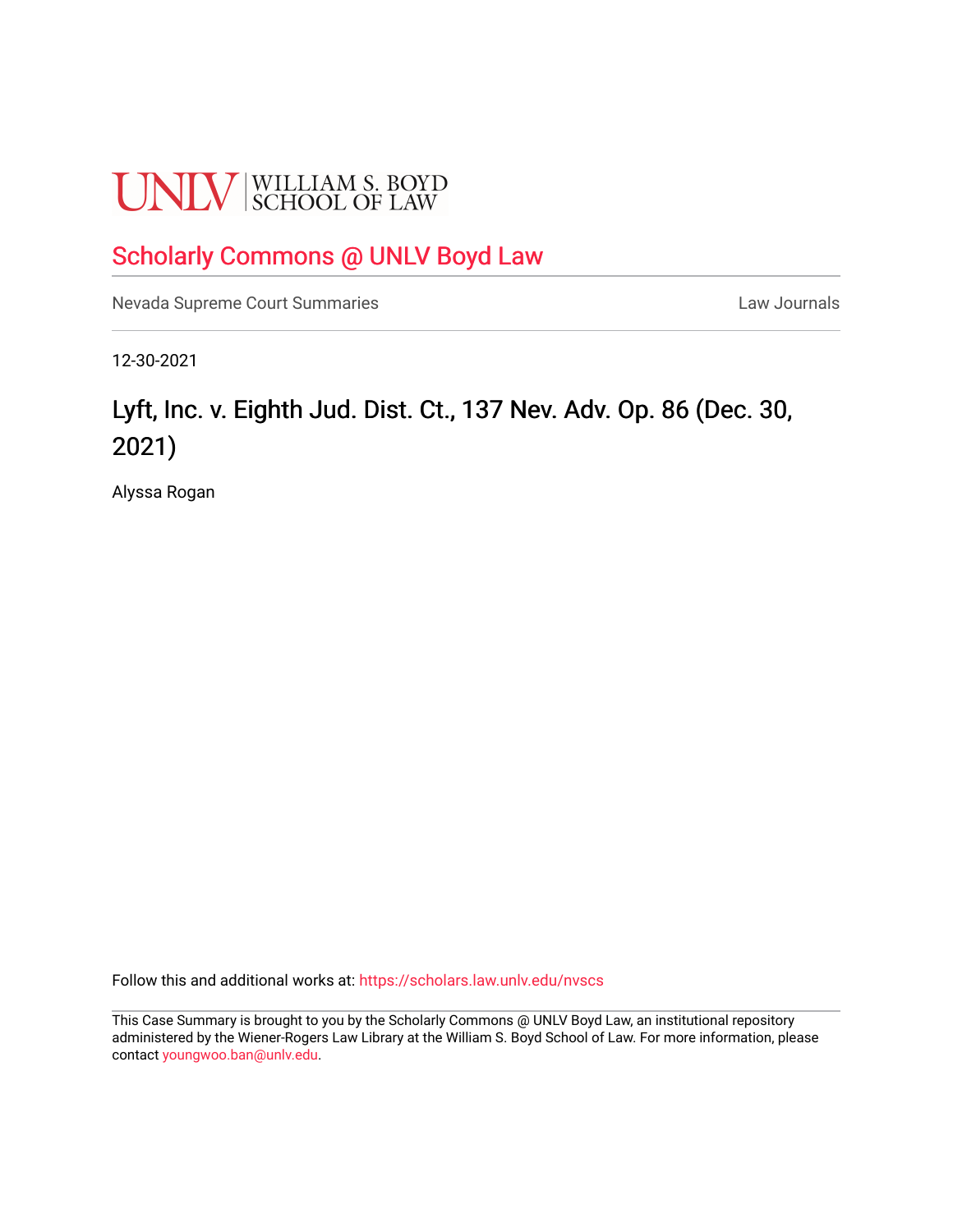*Lyft, Inc. v. Eighth Jud. Dist. Ct.,* 137 Nev. Adv. Op. 86 (Dec. 30, 2021)<sup>1</sup>

Civil Practice: NRS 52.380(3) is Procedural and Conflicts with NRCP 35

#### **Summary:**

Lyft challenged the district court's decision overruling their objection to the discovery commissioner's recommendation that medical examinations during civil discovery are governed under NRS 52.380, not the Nevada Rule of Civil Procedure (NRCP) 35. <sup>2</sup> NRS 52.380 was created *after* the Court amended NRCP 35. <sup>3</sup> Lyft requested a writ of mandamus requesting this Court to instruct the district court to vacate its order that NRS 52.380 controls the process. This Court finds that NRS 52.380 is unconstitutional as it conflicts with NRCP 35. The Court granted the petition to vacate the decision and requests the lower court to review the motions according to NRCP 35.

#### **Facts and Procedural History:**

Petitioner Lyft, Inc. operates a ridesharing networking in which one of its vehicles hit the real party in interest, Kalena Davis. Due to the collision, Davis suffered severe injuries and sued Lyft for negligence asserting \$11.8 million in damages. Lyft disputed liability and had its experts contest the number of damages. Lyft filed a motion to compel Davis to undergo a physical and mental examination with its experts. They asserted that NRCP 35 should govern the procedure. Davis challenged the motion claiming that an examination was not warranted because good cause was not shown.

In response, the discovery commissioner issued a report and recommendation that Lyft did satisfy the good cause requirement because Davis's condition was in dispute. Davis asserted that NRS 52.380 should govern the examination process. The commissioner issued another report claiming that NRCP 35 and NRS 52.380 conflict. The commissioner concluded that NRS 52.380 supersedes NRCP 35 without legal support. Lyft filed an objection to the recommendation. The district court did not hold a hearing but overruled the objection. Lyft filed a writ of mandamus.

#### **Discussion:**

This issue before the Court is whether NRS 52.380 supersedes NRCP 35 regarding medical examinations during discovery in civil litigation?

#### *The Court Will Entertain Lyft's Writ Petition*

The Court retains the discretion as to whether they will entertain a writ petition and it is not mandatory.<sup>4</sup> It considers different factors as to whether they will review a petition (i.e., judicial economy).<sup>5</sup> The Court is likely to exercise their discretion when a question is prone to repetition

<sup>&</sup>lt;sup>1</sup> By Alyssa Rogan.

<sup>&</sup>lt;sup>2</sup> Nev. Rev. Stat. § 52.380 (2019).

<sup>&</sup>lt;sup>3</sup> NEV. R. CIV. P. 35.

<sup>4</sup> Davis v. Eighth Jud. Dist. Ct., 129 Nev. 116, 118, 294 P.3d 415, 417 (2013).

<sup>5</sup> *See* Archon Corp. v. Eighth Jud. Dist. Ct., 133 Nev. 816, 820, 407 P.3d 702, 706 (2017).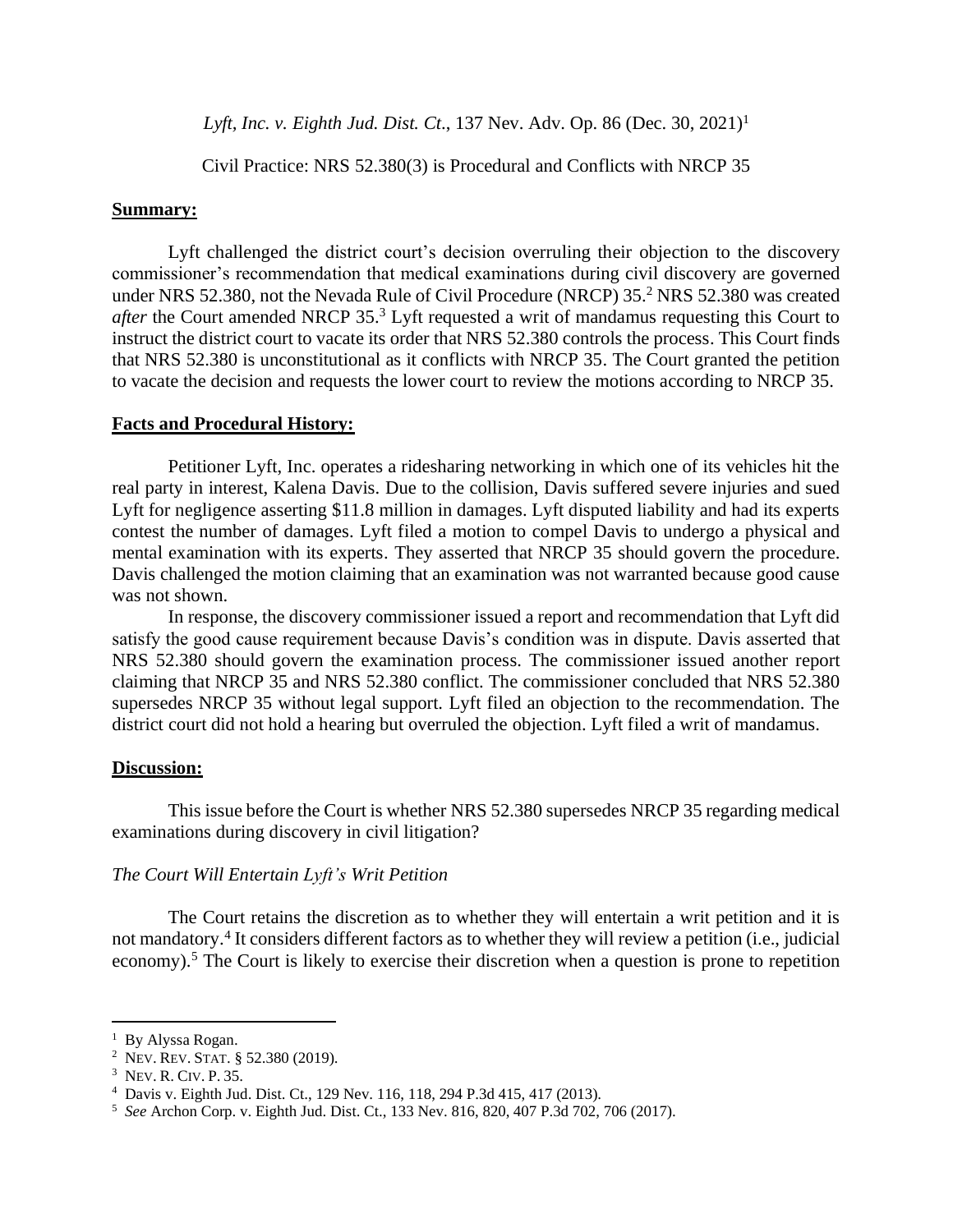and clarification is warranted.<sup>6</sup> A review is appropriate in cases pertaining to substantial public policy concerns or precedent.<sup>7</sup> Here, the Court found that many parties may be subject to undergo a medical examination during the civil discovery process. Since either NRS 52.380 or NRCP 35 may govern, the Court finds that clarification is necessary to avoid district courts producing different outcomes. Thus, the Court determined that it would review the writ.

#### *NRS 52.380 Plainly Conflicts with NRCP 35*

In this instance, the parties do not agree on whether NRS 52.380 violates the separation of powers doctrine between the legislature and judiciary. Before the Court can reach this conclusion, they must first assess whether the two rules conflict with each other or can co-exist. Lyft argues that NRS 52.380 and NRCP 35 conflict. Davis argues that the NRCP outlines the general procedural rules, whereas NRS 52.380 provides the examinee's substantive rights. This includes the right to have an attorney present and audio record the medical examination.

NRCP 35, which this Court amended, applies in civil actions where a party's "mental or physical condition…is in controversy" and the opposing party seeks to have an "examination by a suitably licensed or certified examiner."<sup>8</sup> This rule is limited because a party must request that the other party undergo an examination *only* when there is a "motion for good cause."<sup>9</sup> NRCP 35 is modeled after the Federal Rules of Civil Procedure (FRCP) 35, which provides the conditions of the examination process. The Supreme Court explicitly interpreted that the "good cause" requirement is met when there is "an affirmative showing by the movant that each condition as to which the examination is sought is really and genuinely in controversary."<sup>10</sup> That means that conclusory allegations provided in the pleadings or mere relevance are insufficient.<sup>11</sup> Specifically, the conditions in contention under NRCP 35 are subsections (a)(3) relating to audio recordings<sup>12</sup> and (a)(4) detailing when and by whom is allowed during the examination process.<sup>13</sup> Both subsections grant the district court the opportunity to exercise its discretion when determining if a good cause is met.

Similarly, NRS 52.380 regulates the conditions of "a mental or physical examination ordered by a court for the purpose of discovery in a civil action."<sup>14</sup> For this case, the subsection in dispute allows an observer, even an attorney, to automatically attend and record any examination.<sup>15</sup>

14 NEV. REV.STAT. § 52.380(7)(a).

<sup>6</sup> *Id.* at 820, 407 P.3d at 706*.*

<sup>7</sup> Walker v. Second Jud. Dist. Ct., 136 Nev. Adv. Op. 80, 476 P.3d 1194, 1199 (2020).

 $8$  Nev. R. Civ. P. 35(a)(1).

<sup>&</sup>lt;sup>9</sup> Nev. R. Civ. P. 35 (a)(2)(A).

<sup>&</sup>lt;sup>10</sup> Schlagenhauf v. Holder, 379 US 104, 118 (1964).

<sup>11</sup> *Id.*

<sup>&</sup>lt;sup>12</sup> NEV. R. CIV. P. 35 (a)(3) ("[O]n request of a party or the examiner, the court may, for good cause shown, require as a condition of the examination that the examination be audio recorded").

<sup>&</sup>lt;sup>13</sup> See NEV. R. CIV. P. 35(a)(4) ("(A) The party may have one observer present for the examination unless: (i) the examination is a neuropsychological, psychological, or psychiatric examination; or (ii) the court orders otherwise for good cause shown. (B) The party may not have any observer present for a neuropsychological, psychological, or psychiatric examination, unless the court orders otherwise for good cause shown. (C) An observer must not in any way interfere, obstruct, or participate in the examination").

<sup>&</sup>lt;sup>15</sup> See NEV. REV. STAT. § 52.380 ("1. An observer may attend an examination but shall not participate in or disrupt the examination. 2. The observer attending the examination pursuant to subsection 1 may be: (a) An attorney of an examinee or party producing the examinee; or (b) A designated representative of the attorney, if : (1) The attorney of the examinee or party producing the examinee, in writing, authorizes the designated representative to act on behalf of the attorney during the examination; and (2) The designated representative presents the authorization to the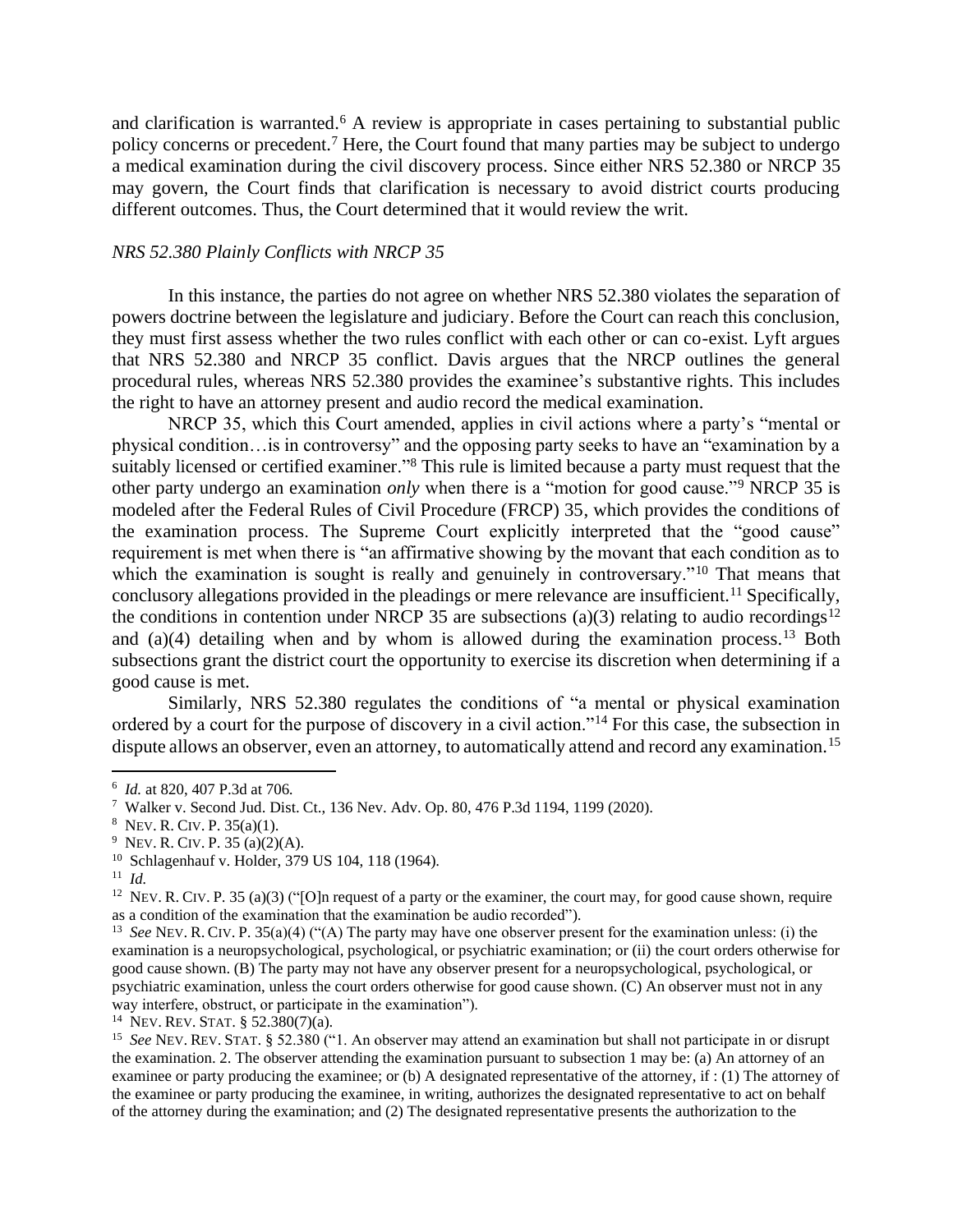Therefore, the Court finds that each party's argument about who can observe and whether recordings are permissible may be governed by either NRS 52.380 or NRCP 35, causing them to conflict.

#### *An Observer's Presence at the Physical or Mental Examination*

NRCP 35(a)(4) allows the party undergoing the examination to request "to have an observer present at the examination."<sup>16</sup> However, the rule explicitly bars the same party's attorney, or anyone affiliated with the attorney, from attending the examination.<sup>17</sup> In comparison, NRS 52.380(1) allows *any* observer to attend (including their attorney). The statute does not leave room for the district court to exercise its discretion regarding who can attend the examination. Thus, the Court finds that the statute attempts to revoke NRCP 35 by removing the good cause requirement because anyone can attend the examination automatically.

#### *An Audio Recording of the Mental or Physical Examination*

If the court finds good cause to audio record the examination, NRCP  $35(a)(4)$  allows them to grant this request.<sup>18</sup> In comparison, NRS 52.380(3) does not include any language setting forth a good cause requirement.<sup>19</sup> Instead, it allows the observer to record the examination if they wish. Therefore, NRS 52.380(3) conflicts with NRCP 35 because it removes the district court's discretion to determine when audio recordings are permissible.

#### *NRS 52.380 Violates the Separation of Powers Doctrine*

When determining whether NRS 52.380 violates the separation of powers doctrine, the Court will presume that the statute is valid and review it de novo.<sup>20</sup> The separation of powers doctrine was intended to preclude "one branch of government from encroaching on […] another."<sup>21</sup> When rules conflict, the Court must determine if the rules are procedural or substantive. The Supreme Court held that substantive law "create duties, rights, and obligations, while a procedural standard specifies how those duties, rights, and obligations should be enforced." $^{22}$ 

Lyft asserts that the separation of powers doctrine was violated because both rules are procedural since they outline the medical examination process. In its view, both rules only exist because of the underlying substantive claim.<sup>23</sup> However, Davis asserts that NRS 52.380 is substantive statute because it grants the party the right to determine who can observe the

examiner before the commencement of the examination. 3. The observer attending the examination pursuant to subsection 1 may make an audio or stenographic recording of the examination").

<sup>16</sup> NEV. R. CIV.P. 35(a)(4).

<sup>&</sup>lt;sup>17</sup> *Id*; see also NEV. R. CIV. P. 35(a)(4)(A)(i)–(ii); NEV. R. CIV. P. 35(a)(4)(B) (comparing the general rule to this specific subsection which requires that good cause is shown to allow an observing making it an even higher bar to satisfy).

<sup>18</sup> NEV. R. CIV.P. 35(a)(3).

<sup>&</sup>lt;sup>19</sup> NEV. REV. STAT. § 52.380.

<sup>20</sup> Tam v. Eighth Jud. Dist. Ct., 131 Nev. 792, 796, 358 P.3d 234, 237 (2015).

<sup>&</sup>lt;sup>21</sup> Comm'n on Ethics v. Hardy, 125 Nev. 285, 292, 212 P.3d 1098, 1103 (2009).

<sup>22</sup> Azar v. Allina Health Servs., \_U.S.\_, 139 S. Ct. 1804, 1811 (2019).

<sup>&</sup>lt;sup>23</sup> Recognizing that without the underlying claim, neither NRS 52.380 nor NRCP 35 are triggered because it only relates to the civil discovery process.